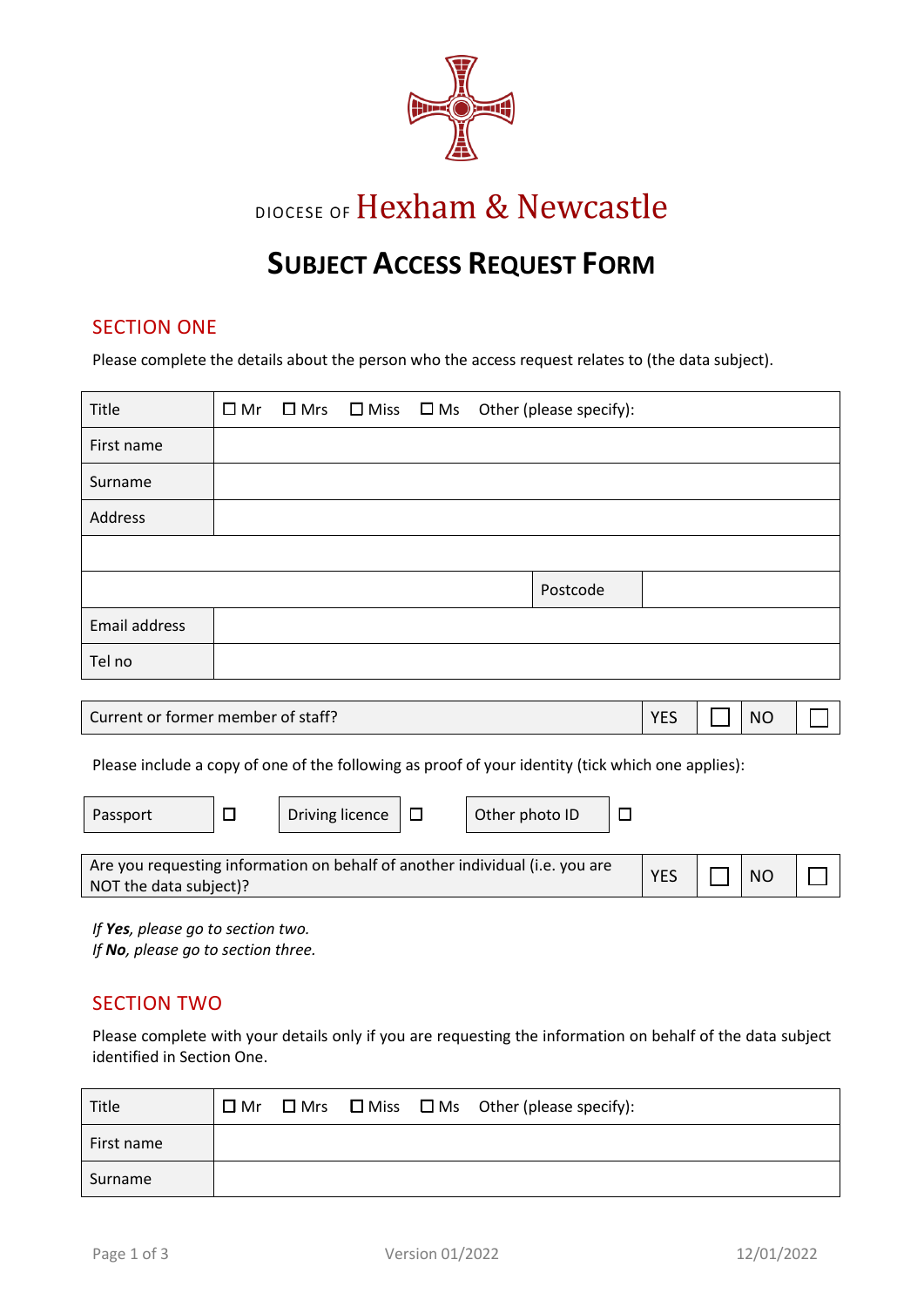| Address       |          |  |
|---------------|----------|--|
|               |          |  |
|               | Postcode |  |
| Email address |          |  |
| Tel no        |          |  |

Please include a copy of one of the following as proof of your identity (tick which one applies):

Passport  $\Box$  Driving licence  $\Box$  Other photo ID  $\Box$ 

Please indicate in what capacity you are acting on behalf of the data subject and provide evidence (tick which one applies):

| Signed letter of authority from the data subject |  |
|--------------------------------------------------|--|
| Lasting power of attorney                        |  |
| Parent/guardian of data subject (child below 12) |  |
| Other (please specify below)                     |  |

# SECTION THREE

Please provide us with further information to help us identify the information you require.

Which Diocesan partnership/parish/department/group is likely to hold the information? Please specify all that may apply: